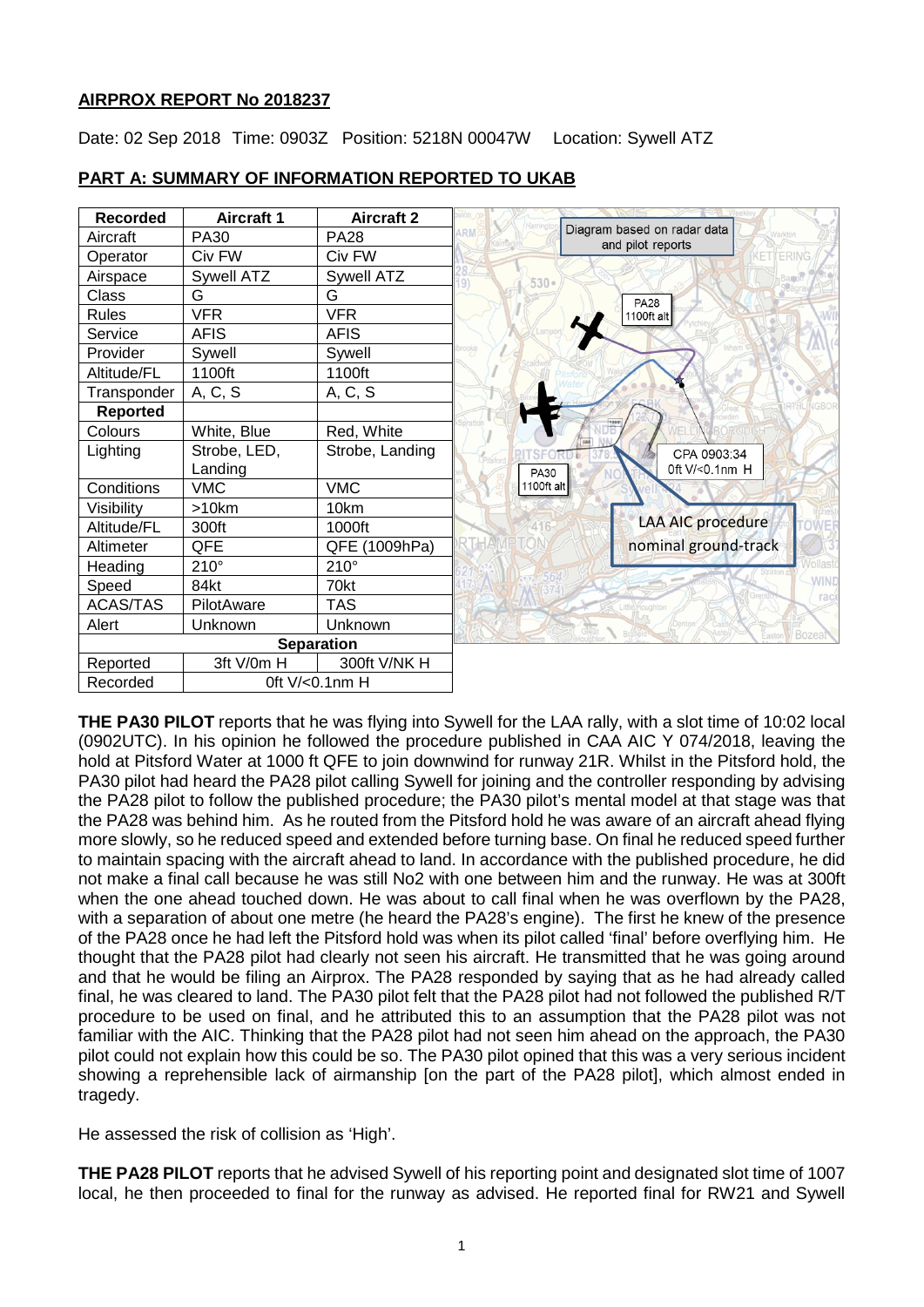Information requested him to confirm his choice of runway, the hard or grass. He confirmed RW21 hard and Sywell acknowledged this and cleared him for RW21 hard, No1, which he confirmed back. At this time, he was at approximately 900ft QFE on a 'standard' approach, and within one minute of his landing slot time. Soon after, another aircraft approached in front of him, on right base. This aircraft then positioned for final and he heard an aircraft cleared for RW21 grass [he recalled]; he assumed it was the aircraft that had just joined in front of him, there was a high level of radio traffic due to the LAA event. He had encountered parallel landings before onto both hard and grass runways, so he climbed and reduced power whilst maintaining the runway centreline for the hard runway. This positioned him high and to the right of the other aircraft, whose pilot maintained course to the left for the grass runway [he thought] so he remained on the centreline for RW21 hard. Both he and his passenger maintained visual contact with the other aircraft, high and to its right. During the final approach phase, the other aircraft moved right and passed underneath him, he maintained straight and level, as he had height clearance, but applied power. It was then that the other pilot declared that he had been overflown, in a calm voice. This prompted him to proceed with the landing, given that the other pilot had him visual and did not appear to sound anxious or flustered. The other pilot then advised that he wished to file an Airprox. The PA28 pilot stated that in his opinion he was given clearance for RW21 hard. He did not transmit any further radio messages in the final stages of landing but focused on flying the aircraft and not wanting to cause confusion in between all the other radio transmissions. The PA28 pilot commented that, in hindsight, despite the twin entering final whilst he was on final, he should have simply followed both his training and instinct and gone around. Instead of working on trying to mitigate the risk, he should have simply avoided the risk.

In addition to his Airprox report, upon reflection the PA28 pilot also submitted the following pertinent points that he believes may have contributed to his actions in relation to this incident:

- Previous negative learning from being both a pilot and passenger at airfield 'fly in' events in which aircraft were landing to both "Grass" and "Hard". He had elected to go around previously because he was not aware that aircraft would be occupying the parallel runway as he approached. He was then confronted with complexity in the circuit together with a disapproving tone from the tower for messing the slots up due to his go-around.
- At the time of entry into the Sywell airspace there were a couple of aircraft who had not observed the NOTAM [AIC]. This introduced some anxiety and increased his scan.
- Observing an aircraft cross the final approach from left to right as he was on route to commence his final approach.
- Hearing an aircraft cleared for final but not being able to visually identify the aircraft; this took him a while to gain visual on the aircraft before he called for final clearance.
- On subsequently seeing the twin aircraft enter final and believing he had heard a clearance for the final "Grass" he simply concluded this was another scenario where there was a staggered parallel landing routine in place. This belief and previous learning then completely guided his decision process. He also heard his TAS giving continuous alerts throughout.
- The track of the twin-aircraft was consistent with an approach to the 'grass' runway as he maintained the centre-line for the 'hard' [UKAB note: in fact, the PA30 pilot was also positioning to land on the hard runway]. This was simply adding to the conviction of his previous experience and he did not want to be faced with another go around that had the potential to cause further complexity for himself in the circuit. Yet his gut was saying, "go around", as it's what he would always do in the routine airfield environment.
- Radio traffic procedure at the LAA Rally is clearly governed to reduce the amount of additional calls, which again is unnatural for him as he likes to provide update information to other traffic for awareness.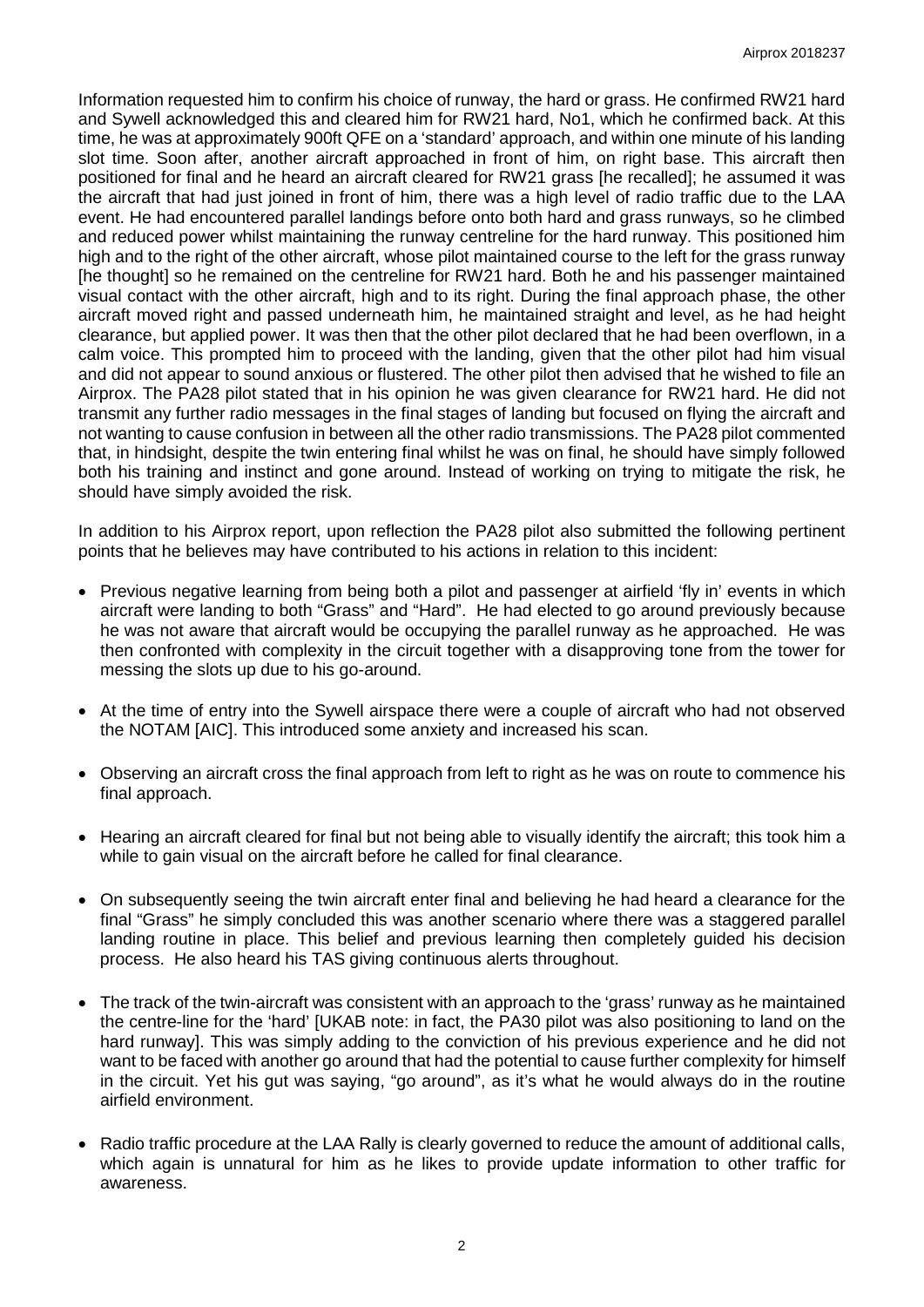- Regarding the point at which the twin-aircraft passed beneath him, he asked himself: 'did I perform the correct action for this eventuality?', but he was conflicted in his belief. His impulse thinking was 'You have maintained a degree of height separation, so keep the height constant but increase speed so the other aircraft can see me quickly'. Climbing and adding full power just didn't feel right given the loss of visual contact and considering the angle of engine wash in the climb. His instinctive training was to apply full power and climb but his former consideration came into mind.
- As soon as the other pilot announced he had been overflown in a calm and casual manner he concluded that the other pilot had visual on him, which prompted him to descend and continue with the landing.
- At this stage he was in instinct mode, simply focusing on flying the plane and not trying to operate the radio. He has considered other factors such as mental stress given his work has a number of challenges and, whilst this is high he didn't believe this played a significant part. He is conscious that he had a disrupted sleep the night before but again he didn't believe this was a significant factor. He was however probably feeling pressured to ensure he was away from the 'Fly In' in good time to drive to an important event. Therefore, he does believe some of these factors affected his actions.

He assessed the risk of collision as 'Medium'.

**THE SYWELL FISO** reports that during the LAA Rally silent joining procedures were in force as per AIC Y074/2018. A PA28 had reported on final approach to RW21L (this being the initial call to Sywell as per the promulgated Rally joining procedure). A PA30 subsequently also reported on final for RW21L, immediately after which he advised that he was going around stating that he had been overflown by the PA28 and that he intended to file an Airprox. The PA28 continued his approach to land on RW21L and the PA30 repeated the joining procedure and subsequently landed on RW21L.

## **Factual Background**

The weather at Cranfield was recorded as follows:

METAR EGTC 020850Z 13007KT CAVOK 19/12 Q1025

### **Analysis and Investigation**

### **UKAB Secretariat**

The PA30 and PA28 pilots shared an equal responsibility for collision avoidance and not to operate in such proximity to other aircraft as to create a collision hazard<sup>[1](#page-2-0)</sup>. An aircraft operated on or in the vicinity of an aerodrome shall conform with or avoid the pattern of traffic formed by other aircraft in operation<sup>[2](#page-2-1)</sup>.

Both aircraft join from the same hold area, although the PA28 leaves the hold much further north than the procedure stipulates and therefore not where the PA30 pilot was probably expecting him. The PA28 (and PA30) then proceed to fly a much larger than intended ground track compared to the published procedure (see diagram on Page 1).

Figure 1 shows the subsequent geometry just before the PA28 pilot turns long final, with the crossing aircraft that the PA28 pilot mentions visible. Prior to this, an aircraft primary-only return (possibly a Jodel that landed ahead of the PA28) appears to be joining from the north-east ahead of the PA28, this subsequently disappears from radar at about 2nm.

l

<span id="page-2-0"></span><sup>1</sup> SERA.3205 Proximity.

<span id="page-2-1"></span><sup>2</sup> SERA.3225 Operation on and in the Vicinity of an Aerodrome.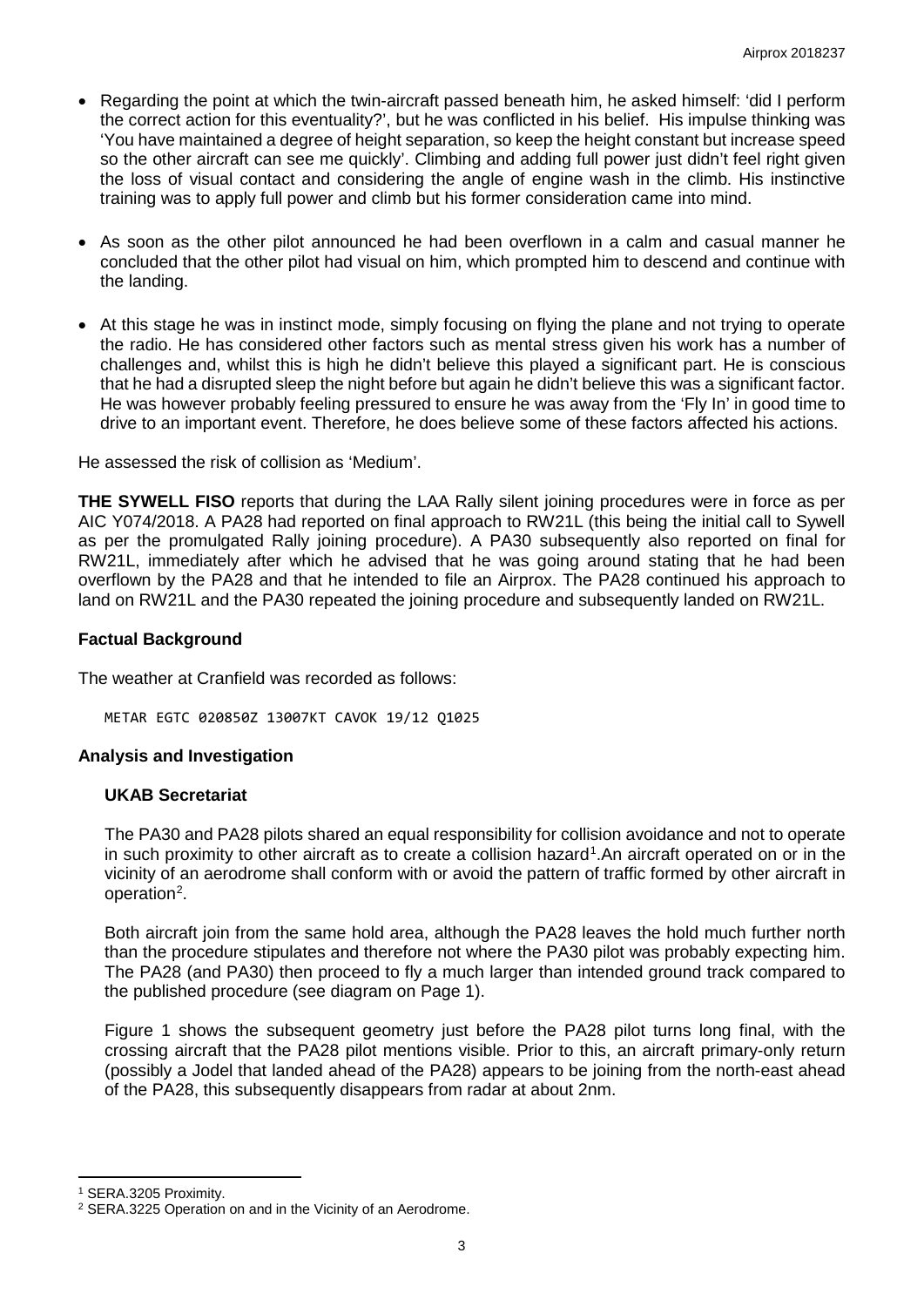

Figure 1

At Figure 2, the PA28 is ahead and has turned onto final at about 3nm. The PA30 is on an extended 'base-leg' and subsequently turns in for final at about 2nm.



Figure 2

Initial CPA occurs when the aircraft tracks cross on final approach just after the PA30 turns final. Both aircraft are indicating the same level (Figure 3).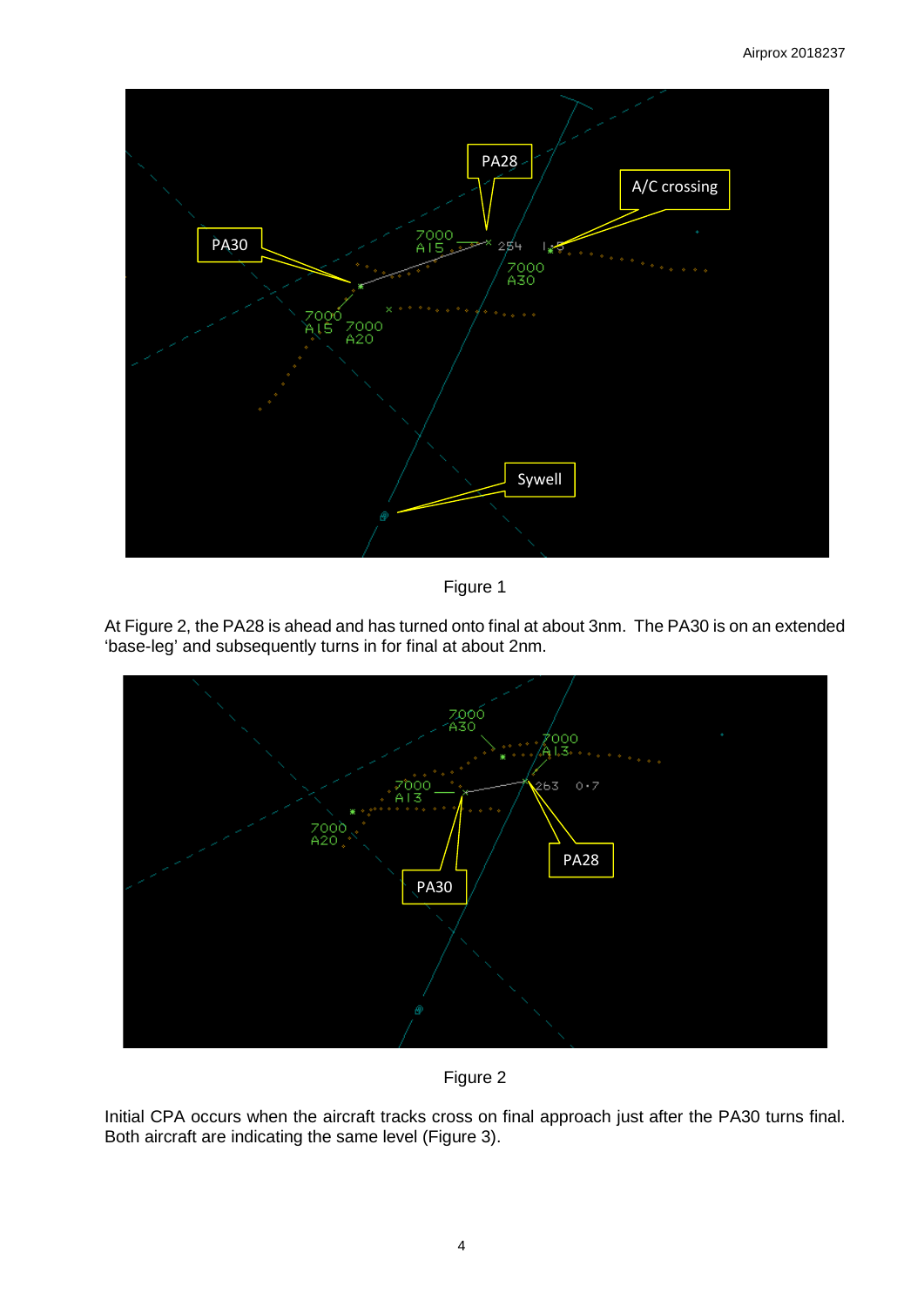

Figure 3

Figures 4, 5, and 6 show the aircraft at similar heights and position as they track down the final approach. From the PA30 pilots report, it is probably at Figure 5 that he saw the PA28 overtaking him and continuing to land as he goes around as indicated at Figure 6.



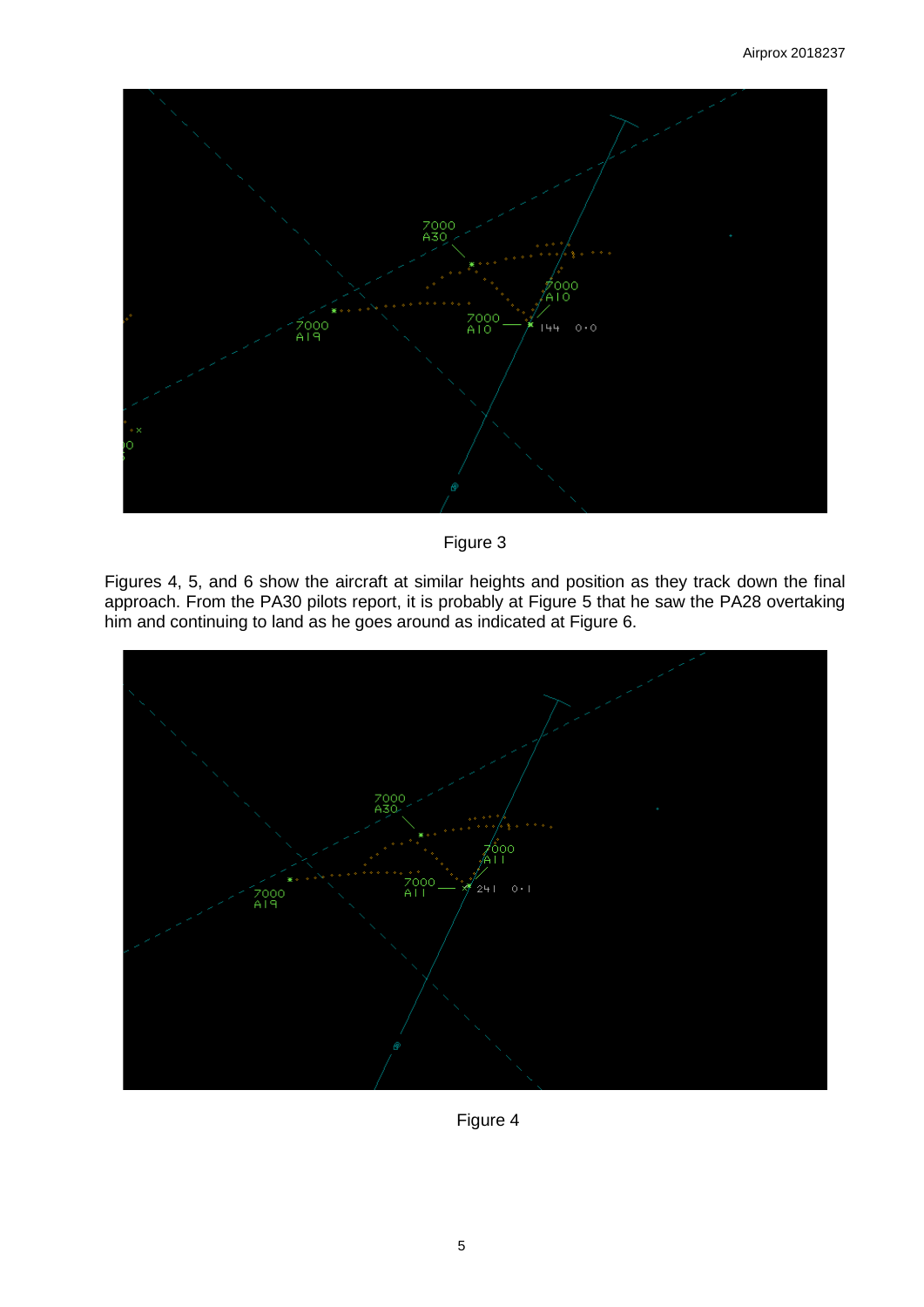



Figure 6



Figure 7: LAA Rally fixed wing arrivals procedure for RW21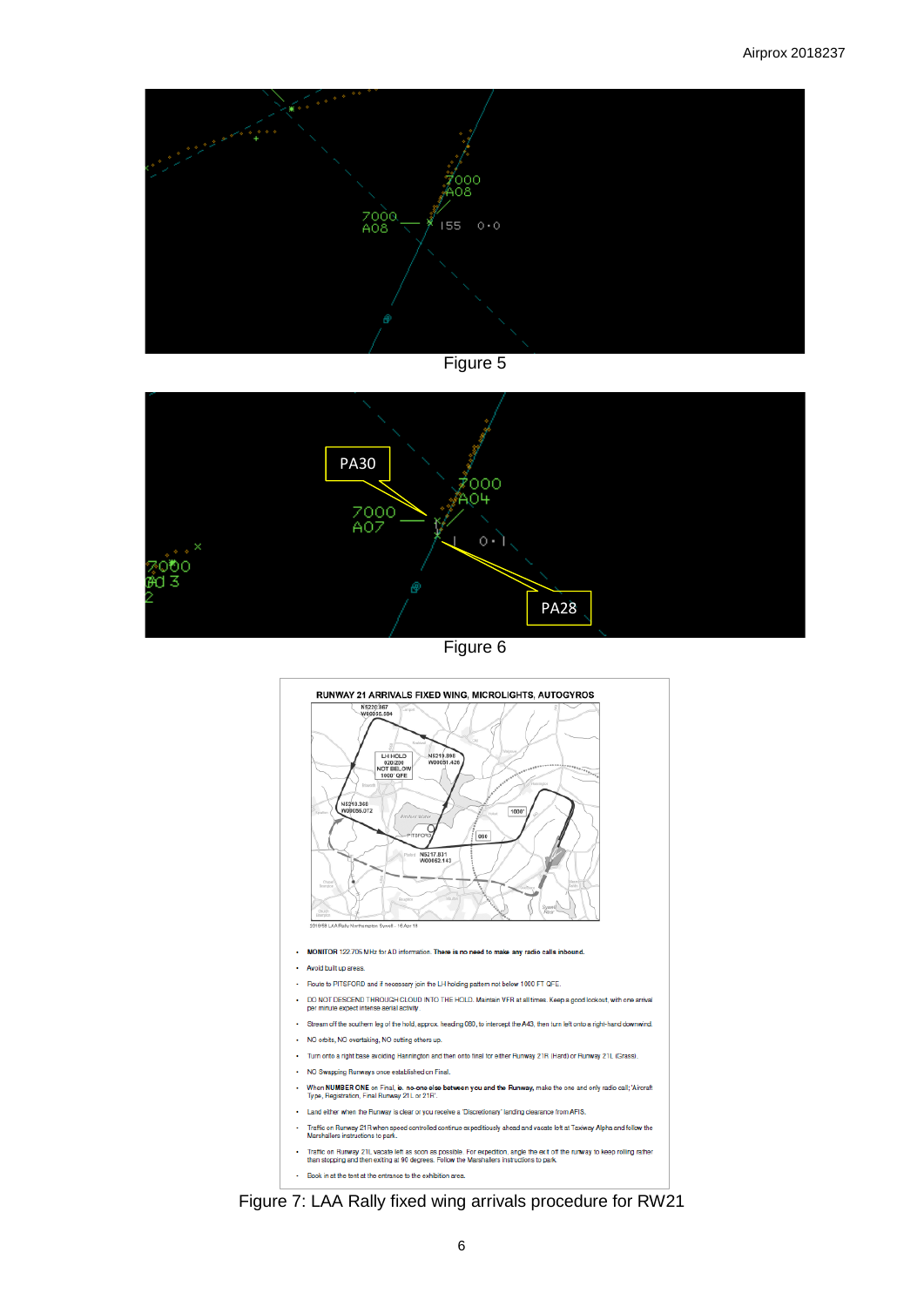### **Summary**

An Airprox was reported when a PA30 and a PA28 flew into proximity at 0903hrs on Sunday 2<sup>nd</sup> September 2018. Both pilots were operating under VFR in VMC and in receipt of a AFIS from Sywell.

### **PART B: SUMMARY OF THE BOARD'S DISCUSSIONS**

Information available consisted of reports from the pilots of both aircraft, radar photographs/video recordings, reports from the air traffic controllers involved and reports from the appropriate FISO.

The Board began by first looking at the actions of the PA30 pilot. He had left the hold at Pitsford Reservoir in accordance with the AIC, but it appeared from the radar replay that he had turned onto the downwind leg wider than the intended track shown in the AIC; it was subsequently disclosed by the PA30 pilot that his extended track was due to him positioning behind the slower Jodel. It was clear that he had heard the PA28 pilot in the hold, and the additional information from the PA30 pilot indicated that at this point he thought the PA28 was joining behind him. Having himself flown a wider than normal and extended ground track to maintain separation with the Jodel ahead, the PA30 pilot then turned onto final just outside the ATZ. When the PA30 pilot looked up the approach path before turning final, because he was not expecting to see anything beyond his own wider-than-normal track, it was likely therefore that his lookout scan did not acquire the PA28 which he thought was behind him.

The Board then turned to the actions of the PA28 pilot. It was clear that although he had flown to the area of the hold, he had not departed the hold at the specified point (south of Pitsford Reservoir, heading 080º). Thereafter, albeit he was trying to establish the location of aircraft joining ahead and crossing above, his route further deviated from the desired pattern such that he was now well off track and lining up for final well beyond the ATZ boundary. The Board felt that these large-scale deviations from the procedure was contributory to the PA30 pilot not visually detecting the PA28. Seeing no other aircraft ahead, the PA28 pilot had then called 'final' at long range, and GA members felt that although this was likely technically in compliance with the AIC (assuming there were no other aircraft ahead), to do so at such long range invited confusion for other pilots who would be expecting a call much closer to the airfield. Members debated whether the Sywell AIC could usefully include a maximum range (or ground position) for making the 'final' call but the Board eventually decided against making such a recommendation because this might compromise flexibility in the procedure. Notwithstanding, Sywell may wish to consider such an inclusion in the AIC.

When the PA30 also turned final, the PA28 pilot incorrectly assumed that both pilots were approaching for different runways and were carrying out parallel approaches; members agreed that although the AIC does not condone parallel approaches it does not prohibit them specifically. In the busy LAA Rally environment, the Board considered that explicit instruction should be made in the AIC regarding parallel approaches so that pilots would be in no doubt as to their responsibilities to go around in such circumstances; the Board recommended that Sywell consider such an amendment to their AIC. Although having been conditioned by previous experience to accept the parallel approach, when the PA28 pilot saw the PA30 adjust his course and start to fly beneath the PA28 members agreed that the PA28 pilot should have initiated an immediate go-around. He was the only one with the complete picture as to where the aircraft were and, notwithstanding his desire to meet his slot time, as soon as the PA30's turn towards was detected, he should have been in no doubt as to the need to go around at that point.

The Board then discussed the suitability of the AIC at length. They agreed that this and other incidents had demonstrated that some visiting pilots had not adequately adhered to the AIC, and that there were a number of assumptions and perceived pressures on visiting pilots to make their slot-times even to the detriment of safety. If everyone followed the procedure to the letter then there were undoubtedly numerous instances where things worked out as intended. Unfortunately, sometimes circumstances conspired to force pilots away from the procedure and it was in these circumstances that the fail-safe option of going around or returning to the hold should be emphasised. Although the recommendation to review parallel approaches was one such aspect, the Board agreed that a refresh of the AIC might be worthwhile to emphasise that pilots will not be in receipt of an Aerodrome Control Service, that pilots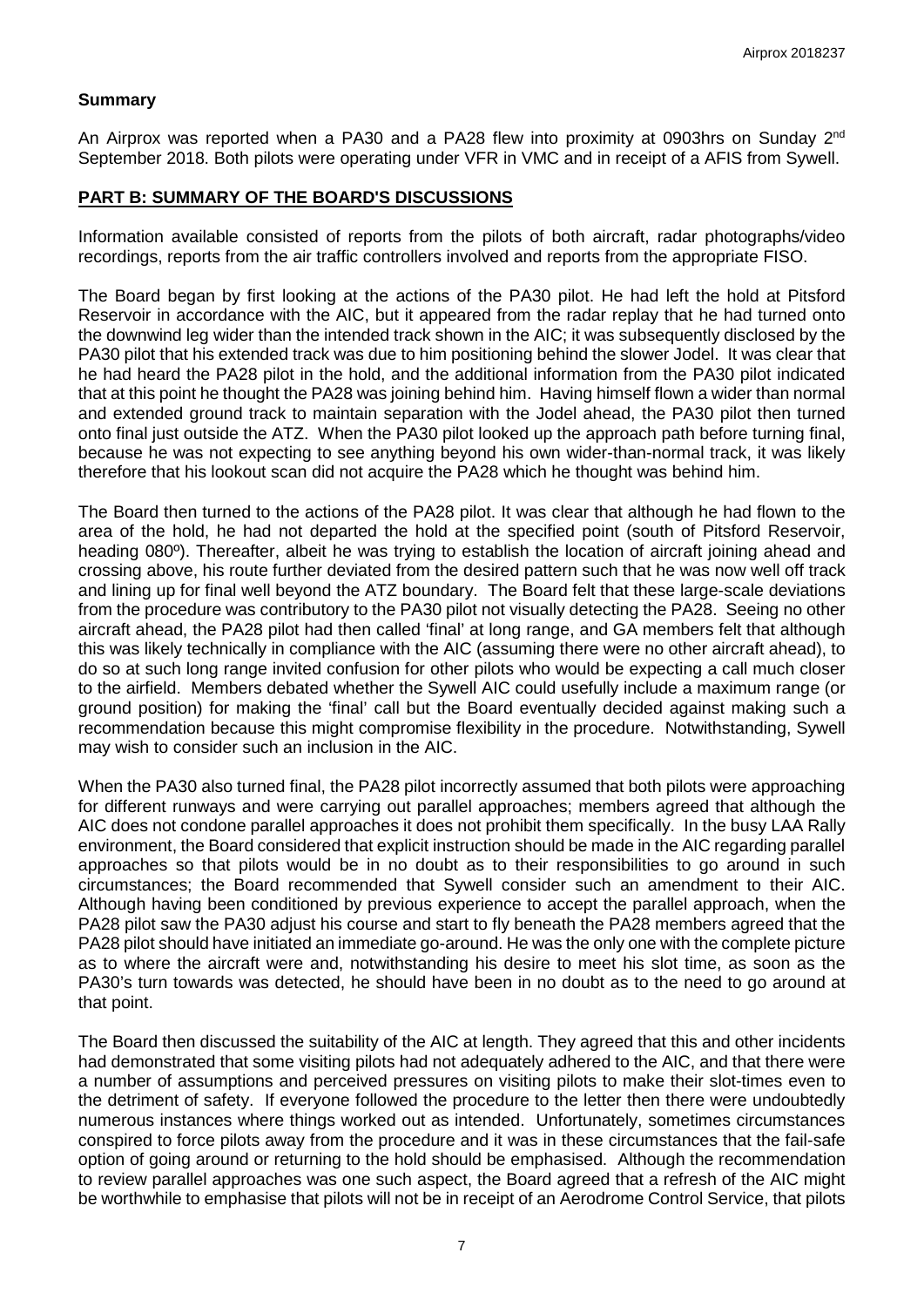are made fully aware that they are wholly responsible for collision avoidance, and that returning to the hold was a laudable course of action when faced with a conflict, as opposed to something to eschew.

The Board then turned to the cause and risk of the Airprox. A prolonged and sometimes heated debate ensued as to whether it had been the PA28 pilot's incompliance with the procedure that had caused the incident or whether deviation from the silent procedure was to be expected during the busy rally to the extent that this should be accommodated for by other pilots as they ensured their own collision avoidance through see-and-avoid. Although the PA28 pilot's failure to go around in the final stages of the conflict was relevant to the risk calculation, this was not considered to have been the cause of the aircraft coming into proximity. The debate ebbed and flowed, with GA members firm in their view that the PA28 pilot's deviation from procedures had been the root cause. Others were not convinced, and noted that, although unexpectedly on long-final, ultimately the PA28 was there to be seen as the PA30 pilot himself turned onto long-final. They argued that it was for the PA30 pilot to integrate with the PA28 already established and having called final, and the fact that the PA28 pilot had not followed the procedure was simply a contributory factor. Unable to discern a clear view either way, the Chairman held a vote and, whilst the result was close, the majority decision was that the cause had been that the PA30 pilot did not see the PA28 on long-final. Members agreed that, in addition to the PA28 pilot not following the joining procedure, there were 2 other contributory factors: the first of these was that both pilots had extended downwind well beyond the normal base position; and the second was that, having been conditioned to accept a parallel approach by previous experience, the PA28 pilot continued his approach despite being aware of the PA30 in close proximity. As for the risk, this was a more clearcut debate and the Board quickly agreed that the 2 aircraft had come very close indeed, to the extent that separation had been reduced to the bare minimum at the point where, momentarily, neither pilot was visual with the other aircraft. Accordingly, the risk was assessed as Category A.

# **PART C: ASSESSMENT OF CAUSE AND RISK**

| Cause:                  | The PA30 pilot did not see the PA28 on long final.                                                                                                                                                                              |
|-------------------------|---------------------------------------------------------------------------------------------------------------------------------------------------------------------------------------------------------------------------------|
| Contributory Factor(s): | 1. The PA28 pilot did not follow the joining procedure.<br>2. Both pilots extended downwind beyond the normal base position.<br>3. The PA28 pilot continued his approach despite being aware of the<br>PA30 in close proximity. |
| Degree of Risk:         | А.                                                                                                                                                                                                                              |
| Recommendation(s):      | That Sywell consider that parallel approaches are not to be conducted.                                                                                                                                                          |

# Safety Barrier Assessment<sup>[3](#page-7-0)</sup>

In assessing the effectiveness of the safety barriers associated with this incident, the Board concluded that the key factors had been that:

### **ANSP:**

**Regulations, Processes, Procedures and Compliance** were assessed as **partially effective** because the procedure did not robustly identify a method that ensures situational awareness if pilots depart from the procedure (e.g. a maximum range to call final), and the AIC did not specifically prohibit parallel approaches.

**Situational Awareness and Action** were assessed as **partially effective** because the AFISO did not identify the conflict and there were no procedures to determine the point at which an AFISO might intervene if aircraft were in conflict in such circumstances.

<span id="page-7-0"></span>l <sup>3</sup> The UK Airprox Board scheme for assessing the Availability, Functionality and Effectiveness of safety barriers can be found on the [UKAB Website.](http://www.airproxboard.org.uk/Learn-more/Airprox-Barrier-Assessment/)